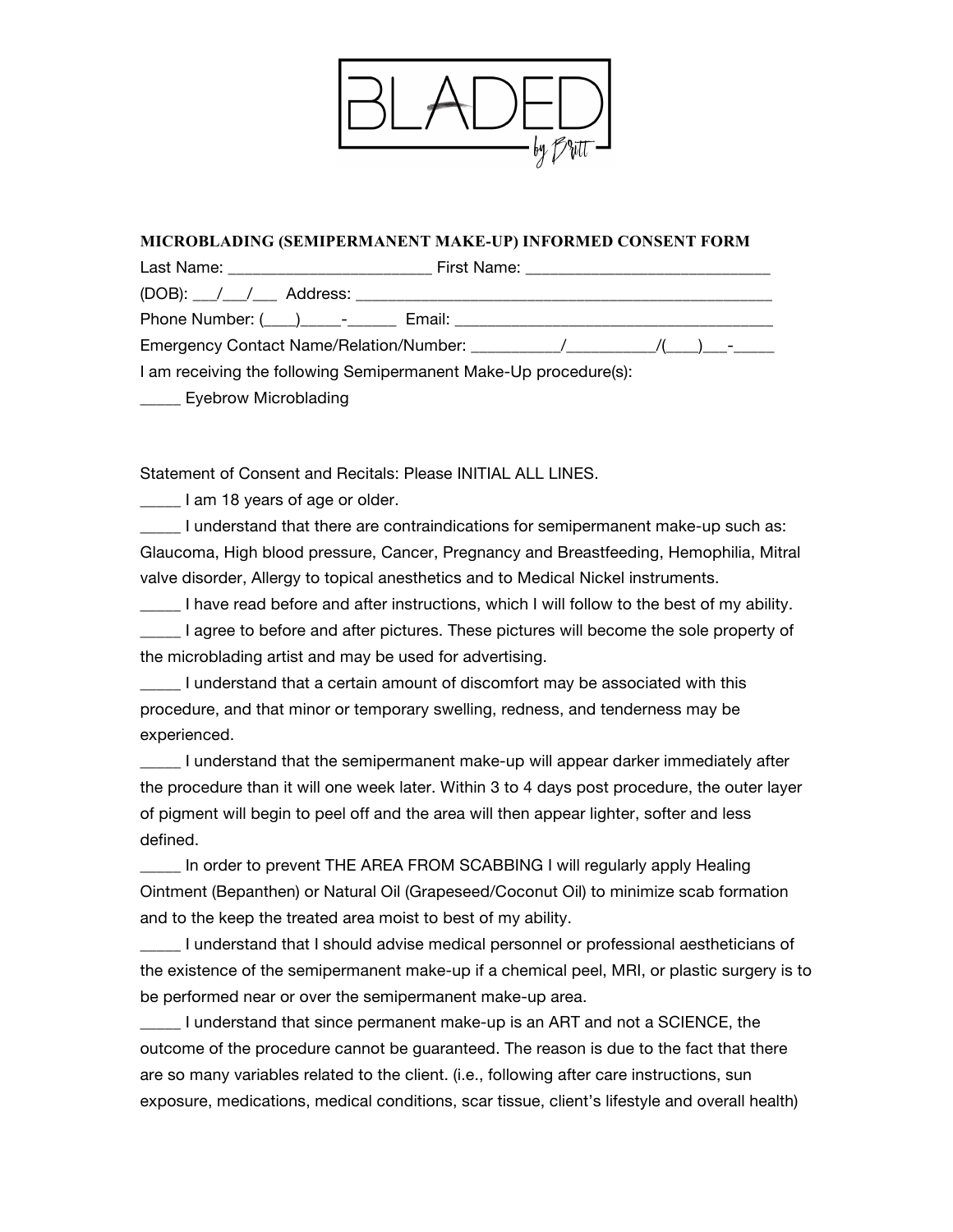

I understand that fading or loss of pigment may occur due to the fact that skin rejected the pigment or any other unknown factor. I will not hold the semipermanent makeup artist responsible for any fading or loss of pigment. I also understand that if loss of pigment occurs, additional touch-ups may be required for optimal results and will incur additional fees. (Not including the complementary Microblading Perfecting Session 4-6 weeks post procedure)

I understand that microblading is a multi-session procedure requiring more than one visit to perfect. All procedures take at least 30 days to completely heal. I understand that the complementary touch-up Perfecting Session must be scheduled within 6 weeks of the initial application. The reason is due to the fact that permanent make-up needs to be layered, or fading may occur. A total of at least 2 applications are required (in most cases) to achieve the final outcome. If excessive swelling occurs, extra appointments may be necessary for desired outcome, or procedure may not be effective.

\_\_\_\_\_ I understand that my payment covers a total of two visits, including the Initial Application and Perfecting Session.

Follow-up sessions for touch-up work are:

Within 6 months of initial procedure - \$100,

Within 6 months - 1 year of initial procedure - \$200,

Within 1 - 2 years of initial procedure - \$300,

After 2 years of initial procedure - \$400

\_\_\_\_\_ I understand that implanted pigment can fade or change in color over time due to circumstances beyond the artist's control. The original color may be altered by things such as sun exposure, tanning beds, skin care products (especially anti-aging products like Retinols, AHA, BHA, etc), pools, salinity levels of each person's unique skin, general health and other factors.

\_\_\_\_\_ I understand that for the most optimal cosmetic results, I will need to maintain the color with future touch-up applications every 6 months to 1 year.

\_\_\_\_\_ If I am a tobacco user, I understand that the healing process may be negatively affected and I may have difficulty with color retention.

\_\_\_\_\_ I understand that if I decide to change the color, shape or procedure technic after the initial application, I will need additional session(s) to achieve my new desired result/depth of color, and will be charged full price.

\_\_\_\_\_ I understand that I must wait 1 full year following any tattoo/permanent make-up procedure before donating blood, per Red Cross guidelines.